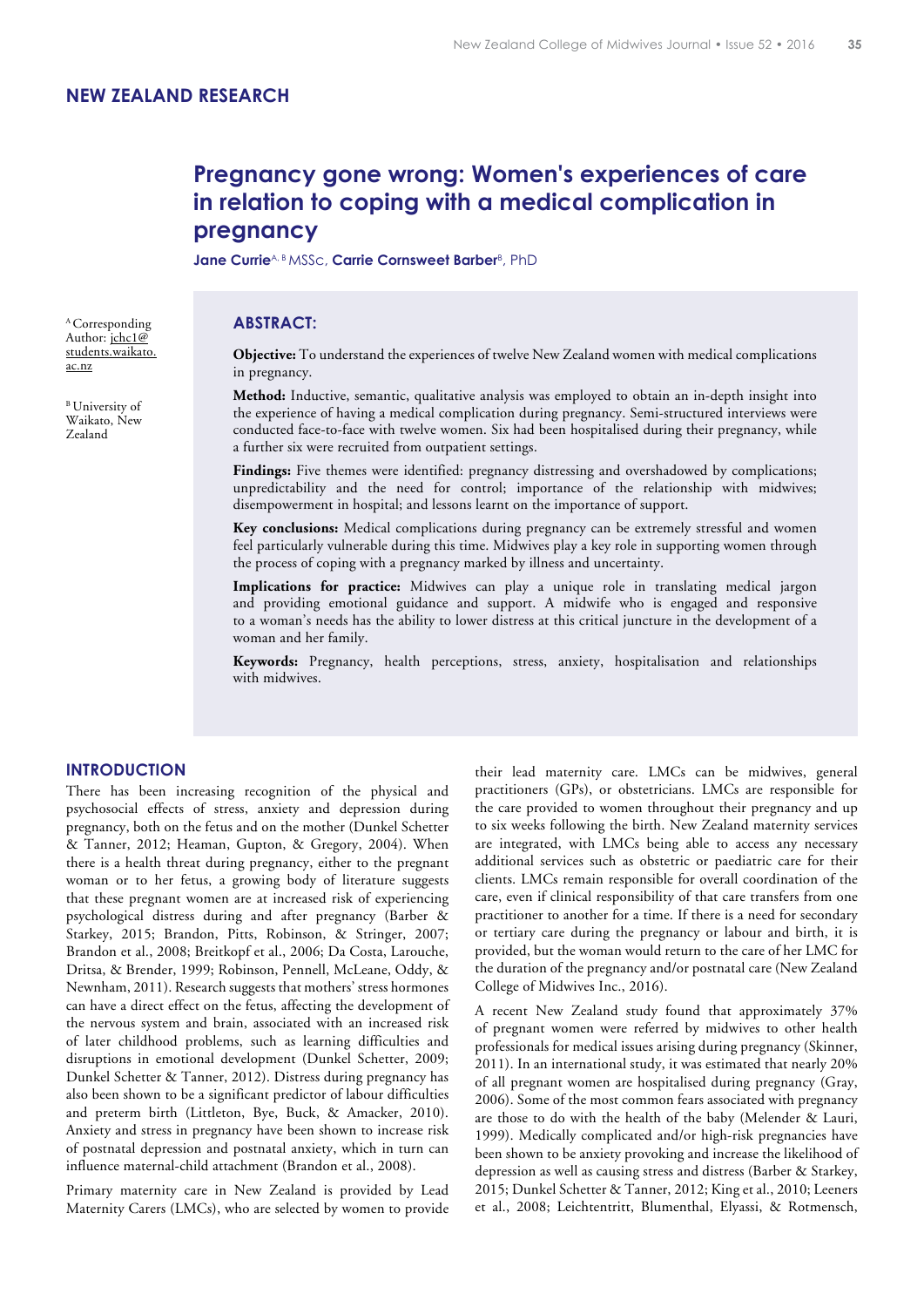2005; Perlen, Woolhouse, Gartland, & Brown, 2013; Stainton, Lohan, & Woodhart, 2005).

Research has identified anxiety and stress around medical complications as an important clinical issue. However, the literature has not fully explored the experience of women with medical complications, and the factors that they identify as important to their wellbeing. The present study sought to understand the experience of pregnancy complications among New Zealand women and to explore how they perceive their illness and cope with its challenges and treatment.

## **METHOD**

The research used semi-structured interviews with pregnant women who had been diagnosed with a medical complication. Twelve women with a wide range of experiences were interviewed. Six women volunteered in response to an invitation sent out as a part of a follow-up of women who had participated in a study almost two years previously, during a prenatal hospital stay. Six additional women were recruited via midwives and media sites; these women were pregnant and had been diagnosed with a medical problem at the time of the interview.

The study was reviewed and approved by the University of Waikato School of Psychology Research and Ethics Committee. Written consent to participate was attained prior to each interview and questions were also introduced in such a way so that the women could decide to decline to answer. Eight of the women were New Zealand European (NZE), two were Indian, one was English and one was Mãori/NZE. Ages ranged from 23 to 40. For four of the participants, this was the first pregnancy; five of the participants had experienced miscarriages before the current pregnancy, and three had delivered a premature baby previously. Medical complications included gestational diabetes (3), high blood pressure (2), maternal heart condition (1), slow fetal growth (2), incompetent cervix (2), carpel tunnel syndrome (1), low blood pressure (1), placental abruption (1), potential preterm delivery (3), pre-eclampsia (1) and hyperemesis (2). Eight of the women had more than one complication.

> **The words women used included 'fear', 'painful', 'a bit traumatic' and 'a shock'. This suggested that the normal experience of pregnancy was interrupted by the complication and the medical care and monitoring associated with it.**

The audio-recorded interviews were transcribed and a pseudonym was allocated to each woman. Thematic analysis was applied which was inductive (no theoretical underpinnings) and semantic (explicit) to discover underlying themes. Semantic, inductive, thematic analysis was used because it reduces the risk that the researchers' preconceived ideas about the topic would influence the findings (Braun & Clarke, 2006). It does this by taking the words used by the interviewees at face value enabling researchers to generate unanticipated insights. It also enables researchers to usefully summarise a large amount of data, such as is obtained during hour-long verbal interviews (Braun & Clarke, 2006).

## **FINDINGS**

Through thematic analysis, five themes were identified which identified the key points and summarised the interviews with the twelve women. These included:

## **1) Pregnancy distressing and overshadowed by complications**

Ten of the twelve women described their overall pregnancy using words that depict high levels of distress. The words women used included "fear", "painful", "a bit traumatic" and "a shock". This suggested that the normal experience of pregnancy was interrupted by the complication and the medical care and monitoring associated with it.

*"Before this pregnancy with the twins, I had three miscarriages, so you know when women are pregnant they are just so over the moon. It was just full of fear, that was what it was, to get to the eight-week mark and bleeding. So I think it was fear" (Mary, potential preterm delivery).*

*"I basically live in fear every day of losing this baby even so far everything is going really well. It is, I know, on the back of my mind; it is things can go wrong overnight" (Trish, incompetent cervix).*

> **This intense emotional distress, feeling the need to contain and restrict emotions, and pervasive fear appear to be responses to emotional trauma, and clearly affected women for months and years afterward and is ongoing.**

The emotional impact of these experiences was evident; each of the women who had been hospitalised and was reflecting back on her past pregnancy, cried during the interview. Those who were currently pregnant described their distress, but were more controlled in their emotional expression, and none shed tears during the interview. All of the women looking back on their distress described controlling their emotional expression at the time, holding it together for the sake of others:

*"I suppressed my feeling when I saw my husband's face. I didn't cry I just held my emotions in" (Cherie, placental abruption).*

This intense emotional distress, feeling the need to contain and restrict emotions, and pervasive fear appear to be responses to emotional trauma, and clearly affected women for months and years afterward and are ongoing.

#### **2) Loss of control and unpredictability**

When participants were diagnosed with a serious complication and/or hospitalised, all twelve women described feeling out of control, helpless, and out of their depth.

*"Oh so out of control. I have never seen my husband so white. I was so overwhelmed. Completely overwhelmed" (Mary, potential preterm delivery).*

*"Oh so out of control. I was so overwhelmed. The moment of feeling completely out of your depth hit a thousand fold" (Ana, high blood pressure).*

This feeling of helplessness is important; feeling disempowered and out of control magnifies the impact of stress, and leaves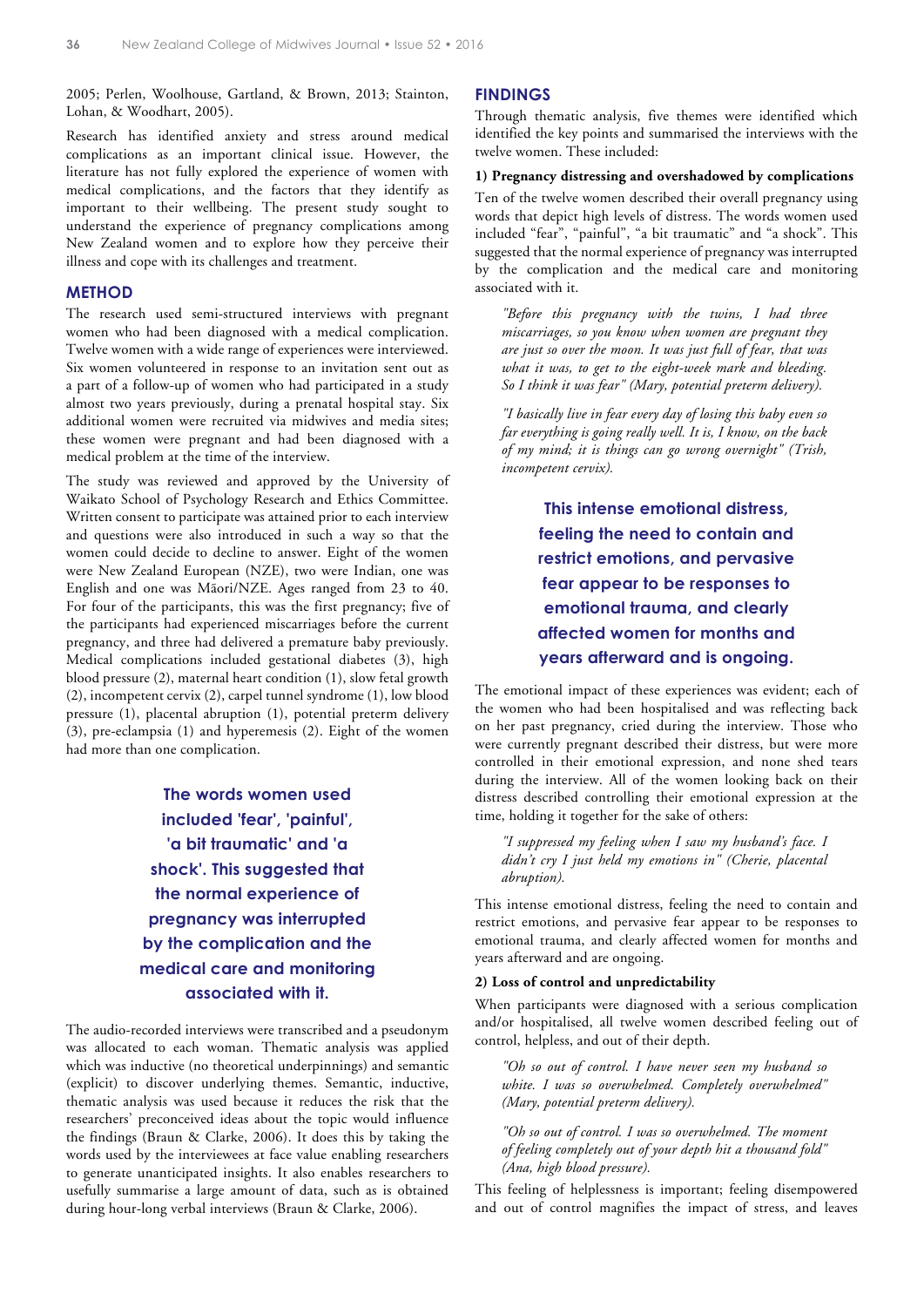women vulnerable to depression (Barber, 2012). It is striking that all of the participants expressed these feelings, triggered by the unexpected and unwanted plunge into the world of medical management and the discourse of risk.

Unpredictability was described by all participants, but women who had a complication with a lack of observable symptoms, such as high blood pressure, described how this unpredictability created additional distress:

*"Having no symptoms made it worse—I felt more at risk as I didn't know what I was reacting to" (Jennifer, high blood pressure/potential preterm delivery).*

*"Felt like a fraud—I did not know how to react as I did not feel as if I was having a complication" (Ana, high blood pressure).*

The experience of not knowing whether you are well or not, and having to rely on unfamiliar medical procedures and monitors to tell you how your body is functioning seemed to be a particularly difficult dilemma, carrying with it even more anxiety and distress. This combines with the suddenness and strangeness of being thrust into a medicalised experience of care, and came as a universal shock to these women.

#### **3) Importance of relationship with midwives**

Women discussed their experiences with their Lead Maternity Caregiver (LMC) in terms of how they felt cared for, listened to and engaged with. While many midwives were described in a positive light, several of the women described some disappointing experiences. Each of the women who had been hospitalised had previously dealt with LMC midwives who they felt had not engaged with them.

*"I had a really bad time with my son before this pregnancy and the midwife was quite indifferent at a vulnerable time. It was really, really awful because I had a terrible time with him. I had had a great pregnancy and a great midwife but then she retired and then I had to find another one. I did find another one, but we never really connected and in the end it was terrible. It was a personality conflict I suppose—she was not very caring. She was a bit impatient. I was in hospital and had to have an assisted delivery. I had three degree tears and I was in shock after the birth after being in labour for three days and they needed to break his collarbone to get him out—she said I could have pushed him out if I wanted to. As soon as the baby was out she just left, see ya later kind of thing—she was gone. So I was exhausted and in shock that this information from her was just awful. Was really terrible for me to hear that. It has taken years for me to get over that birth" (Katie, twins, high blood pressure).*

The same woman had a very different experience during her next pregnancy.

*"Having lovely midwives made a massive difference—they were compassionate right from the outset. Very caring. When I was in hospital their contact withdrew a bit, but I was being looked after by hospital staff, but after I came out of hospital they piled on the support again and that was enormous. It was what I needed. I think they went a bit beyond" (Katie, twins, high blood pressure).*

Women in the study described engaged midwives as partners who showed themselves to be trustworthy, supportive, and confidence building. Midwives who were accommodating and built strong supportive relationships with the women were appreciated. These midwives were also described as getting help when it was needed, having good listening skills, preparing the women for hospital and providing parenting advice after the child was born.

On the other hand, women felt disengaged from their midwives when the midwife was difficult to get hold of, didn't seem to care or seemed judgmental. At times they described personality clashes and arguments with the midwife. In these scenarios, women did not see their midwife as an advocate and felt unprepared for hospital and medical care.

## **The women who had been in hospital described their contact with hospital doctors as distressing and anxiety provoking.**

#### **4) Interacting with hospital staff**

The women who had been in hospital described their contact with hospital doctors as distressing and anxiety provoking. The women were often provided with what could be termed rational/technical care (Benner, Tanner, & Chelsa, 2009), and this was often recalled as adding to the women's stress levels.

*"The dramatisation of the hospital—they are very factual, not very personable. It stresses you out even more" (Annamarie, high blood pressure).*

*"Explaining worst-case scenarios with technical information that you don't really understand—you feel anxious about everything. Doctors seem to be there to do a job—that's it" (Julie, heart condition).* 

*"That was the hardest part about it. If you are doing all these tests, why don't you talk to me, ask me how I am feeling? They don't ask you how you are feeling. They just look at baby and it's their domain and oh yeah baby's got this, baby's got that, they didn't call it the baby—they called it the fetus most of the time and I said 'oh it's a boy' and they didn't care it was a boy or anything like that. It was an 'it' to them" (Claire, pre-eclampsia/gestational diabetes).*

*"The anxiety is enormous, life and death is hanging in the balance—they do care, but they have such limited time tugging at them, they have to make a decision and move on. They have no time to dwell on your case" (Alison, potential preterm delivery).*

Two of the women were told that their babies were at high risk of death when they were admitted to hospital.

*"I had a severe kidney infection. I could hardly walk. I felt as if I had been kicked. I got scared when the staff at the hospital told me I might lose my baby. Being told I might lose the baby made me lose it" (Susan, potential preterm delivery).*

*"I was positive for listeria. I was told that is fatal for the kid so they wanted to induce immediately. I was 31 weeks—Oh that is too early! I was scared for the kids" (Katie, twins, potential preterm delivery).*

Further stress was described when women felt uninformed regarding the medical and hospital procedures they were expected to undertake, or were unable to understand medical terminology.

*"They seem to do things and then explain if you ask. You don't feel you can say no" (Pare, gestational diabetes).*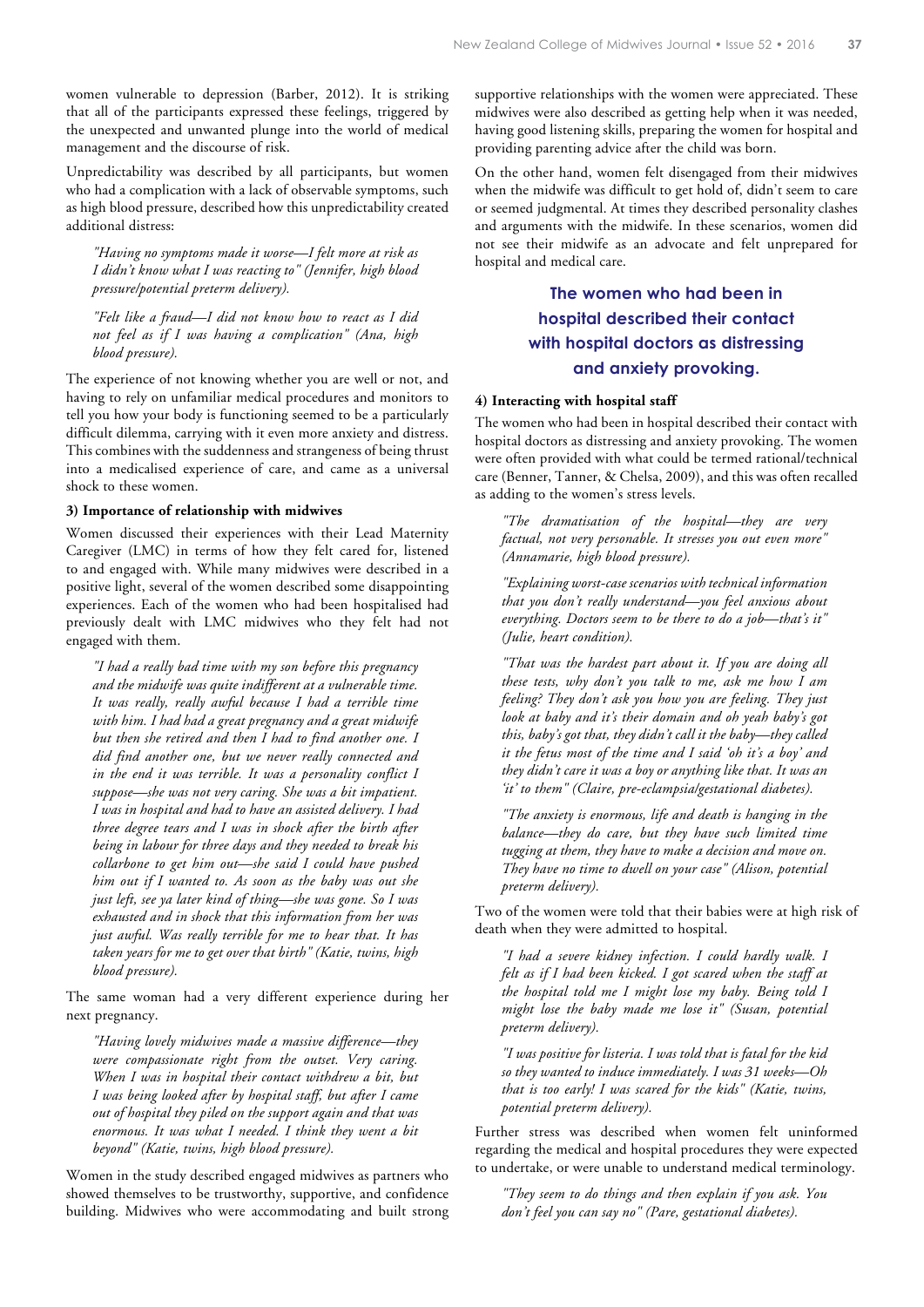Women also found it hard to advocate for themselves in the hospital setting and felt particularly vulnerable. Husbands and midwives often became their advocates.

*"My husband advocated for me—in fact he insisted certain things got done" (Mary, potential preterm delivery).*

*"My midwife was on the case—she would say she needs a scan or she needs this done or that done. She took charge. Like I remember she sat in the room there was a point when the babies were going to be born and they said we will have to send her to [a distant city] and she sat there with the doctors and said she is not going from [home city]. You are going to have to find space in NICU whether you like it or not and she is going to have them and they made space" (Anya, twins).*

On the other hand, when technocratic, impersonal care was supplemented by humane care, which incorporated advocacy and support, women described a more engaged and positive experience. Hospital midwives were described in glowing terms by all six women—it was the midwives who gave reassurance and showed compassion.

*"They are there for the love of people—they feel for you and care for you and they will speak up for you" (Trish, incompetent cervix).*

*"It felt really good to know someone was going to take away all that anxiousness" (Freda, potential preterm delivery).*

#### **5) Lessons learnt: Importance of support**

After discussing their experiences, women were asked "what advice would you give to pregnant women?" The question was frequently answered in terms of the support networks the women required and requested. While family was important, the crucial role of the midwife who was engaged and who demonstrated humane caring and understanding was also highlighted.

*"My husband was fantastic, but make sure you click with your midwife, it can make all the difference" (Annemarie, hyperemesis).* 

*"My midwife told me I can do this. That confidence was all I needed—look for a midwife that can instil that confidence" (Jennifer, potential preterm delivery/high blood pressure).*

Many women said they had underestimated the importance of their midwife when first choosing one, but now, with experience of a pregnancy complication, saw this as a crucial role in their pregnancy, birth and beyond. Women also emphasised the need for the midwife to provide essential parenting advice and care attuned to their unique psychosocial needs.

#### **DISCUSSION**

The goal of this research was to understand the experiences of a group of women diagnosed with pregnancy complications and how they experienced their care. This research revealed the women we interviewed had high levels of distress in this situation, feeling out of control and overwhelmed, but contained and suppressed expression of their distress during the pregnancy in order to care for others and maintain a sense of control. As one participant put it, "I held it in and put on a brave face for my husband".

## **Stress, disruption, and distress**

It was striking that all the women in this study, despite a wide variety of different medical conditions and experiences of care, spoke of how the unexpected, overwhelming experience of having a medical complication coloured and disrupted their experience of pregnancy. The expectation of a natural and healthy gestation was interrupted with fear, uncertainty, and helplessness. This mirrors the experiences described in a study of the mood of birthing by Crowther, Smythe and Spence (2014)—when a medical intervention is required, everything suddenly changes, and the sacred space of allowing nature to take its course is violated. For the pregnant women in our study, it was the sense of safety and confidence in the process of pregnancy that was shaken, leaving them emotionally stunned.

## **Distancing**

Disconnection from emotions in a time of stress has been called "distancing" and has been described as an adaptive method of coping that can arise when the person feels helpless in the face of a stressful experience (Folkman & Lazarus, 1988). Distancing may be adaptive in comparison to over-engagement with feelings or rumination (Kross & Ayduk, 2011). Emotional distancing may reduce distress in the immediate crisis situation. When they were looking back, however, the real distance in time and place seemed to allow the women in this study to acknowledge and experience the feelings they needed to suppress at the time. This emotional distancing represents a challenge, though, to midwives caring for women during a medical illness. Though feeling terribly afraid and out of control, some women present a façade that functions both to protect others and to protect themselves from the intensity of the distress. It is not necessarily helpful to tear down this façade but it also may be important to give permission to feel afraid, and to ask questions that allow the woman to open the door to her feelings if she wants to.

#### **Reassurance and support**

Women need reassurance that others understand their fears and worries (Kent, Yazbek, Heyns, & Coetzee, 2015; Stainton, 1992). Stainton (1992) noted that mothers tend to be focused on possible good outcomes, while health professionals focus on possible problems. This can create a mismatch in expectations, with mothers perceived as denying the risks and health professionals as being irritating and catastrophising. This is consistent with our findings that some mothers in this study felt the emphasis of hospital doctors was on "life and death" and "dramatisation", and this increased their distress, while midwives were able to make them feel cared for and reassured by taking a more personal approach.

The midwife's knowledge, of her client and the supports and strengths available to her, is particularly important in deciding how to support and when to explain, and re-explain, complex medical information. Stainton (1992) suggested changing the language to reflect possibilities in situations of medical risk rather than focusing on worst-case scenarios, and this study supports the continued relevance of this advice. Optimism is a good predictor of adaptive functioning and outcomes (Barber & Starkey, 2015), and should be supported as long as the women are doing what needs to be done to take care of themselves and their baby (McDonald, Kingston, Bayrampour, Dolan, & Tough, 2014).

Women in this study emphasised the need to be prepared for dealing with the medical system and possible hospitalisation. Suggestions have been made that midwives, who recognise the early development of complications, can in turn assist women in preparing for the experience of dealing with the medical system (Berg & Dahlberg, 2001).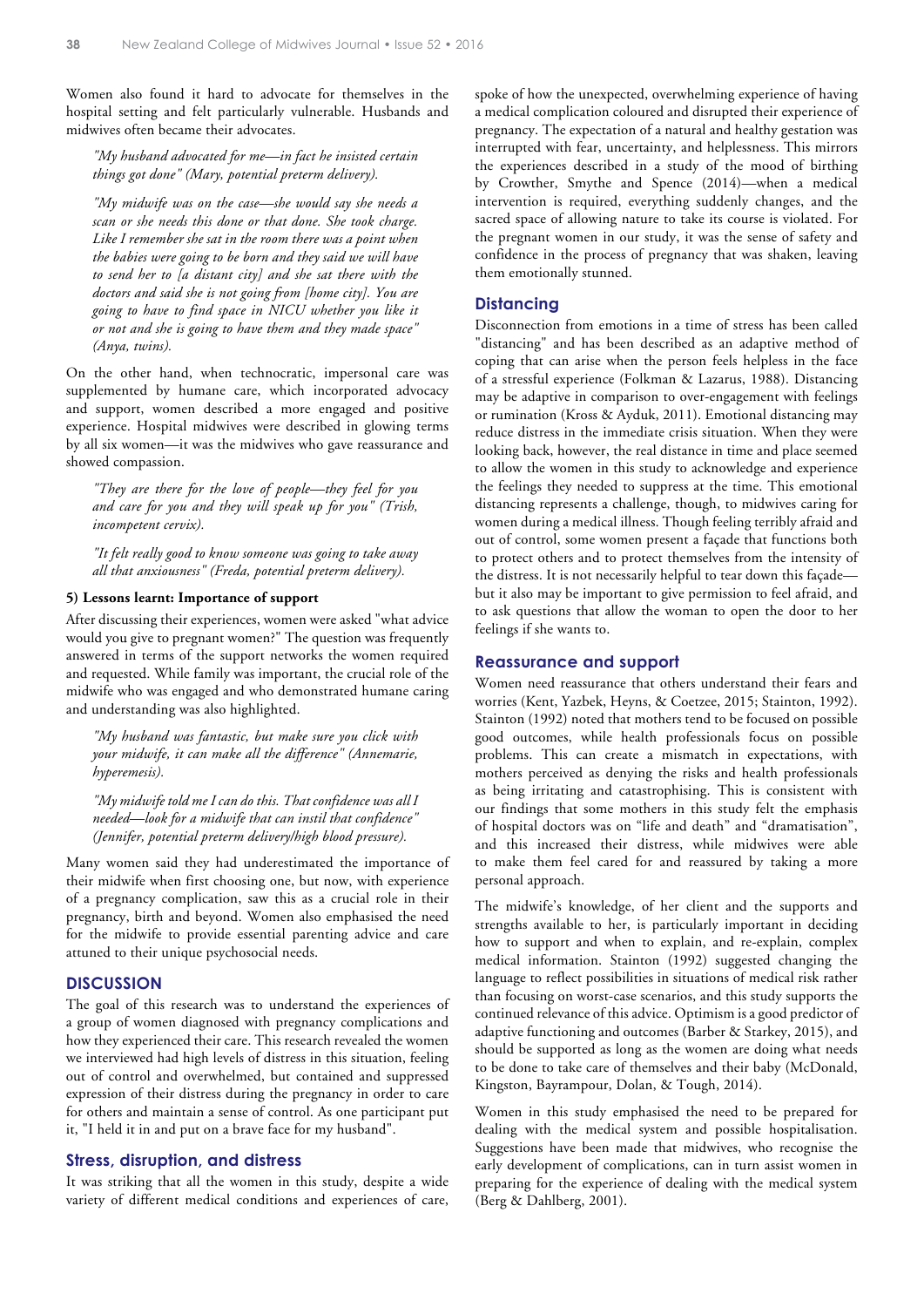## **Two ways of caring**

The women in this study discussed two very different types of care that they received from their health care professionals. Technocratic, impersonal care was distressing and disempowering. On the other hand, care which was technically sound, but also included humane attention to the women's feelings and provided advocacy and support was valued and remembered with gratitude. "Technique and narrow rational-technicality alone cannot address interpersonal and relational responsibilities, discernment, and situated possibilities required by caring for persons made vulnerable by illness and injury" (Benner, Tanner, & Chelsa, 2009, p. xvi). This study supports the position that while technically expert care is necessary, it is not sufficient, and that humane care, advocacy and support can reduce anxiety and stress for women in high-risk situations.

Another important issue to recognise and acknowledge is the lack of control many women feel in these circumstances. Putting this into words can be helpful to regain some sense of control, and the midwife can work with the woman to identify where she can, and does, retain control of her self-care and other aspects of her life.

The inclusion and acknowledgment of the importance of partners, family, and other support people at this time may be key to combatting the feeling of being alone and helpless. Midwives may have knowledge of a woman's personal situation that other health professionals do not, and so they may be in the best position to facilitate involvement of family, clergy, and whatever other supports may be appropriate.

## **Assessing psychological wellbeing**

Research has shown that it can be difficult for health care providers to accurately identify mental health issues in physical health settings (Dawes, Faust, & Meehl, 2002). The midwifery literature has also described the dilemma of midwives who must appear calm and reassuring, while also juggling the need for risk monitoring (Scamell, 2011; Skinner, 2011). The task of assessing and supporting women's psychological well-being during a time of crisis is clearly a complex and demanding one, and requires a sensitive understanding of the woman and her family, and her style of dealing with distress. Since women may be hesitant to express their emotions at this time, it may be important to use mental health screening tools such as the Edinburgh Postnatal Depression Scale (Cox, Holden, & Sagovsky, 1987), which can be utilised during pregnancy (Barber & Starkey, 2015; Currie, 2012; Gibson, McKenzie-McHarg, Shakespeare, Price, & Gray, 2009). Of course, this is not a panacea, and the foundation of sensitive assessment of a woman's emotional state is the relationship that has been built over time, in a safe and collaborative space, into which the midwife can bring her knowledge, wisdom, and support.

Women valued the responsiveness and availability of their LMCs, but those who were hospitalised also emphasised the important role of the core (hospital) midwives during a crisis point in their lives. In both roles, the holistic approach and attunement to the whole woman seems to be key.

The first competency of the Midwifery Council of New Zealand (Midwifery Council of New Zealand, 2004) articulates the notion of "being with" women. This concept incorporates partnership, responsiveness, and empowerment of women. The stories of these women, whose pregnancies were marked by medical procedures, worry, and disruptions of care, emphasise the importance of this competency, whether under the care of an LMC midwife or in the care of hospital staff.

## **LIMITATIONS AND FUTURE DIRECTIONS**

In this small study, women volunteered for in-depth interviews. Perhaps women, who have a pregnancy they experience as traumatic, have a need to talk about it and tell their story, and this may lead them to volunteer, so the women described here may have been more distressed than the "average" woman who has a complicated pregnancy. The size of the sample at twelve also means that the range of pregnancy complications was not covered. The study was conducted in a single New Zealand region, and women who were hospitalised were from a single antenatal unit, so their experiences may not be representative of New Zealand women from different regions and circumstances.

This study outlines some issues that arise from medical complications from the perspectives of the women themselves; we did not speak with the partners of these women, and their experiences and perspectives would provide further insights. Similarly, it would be helpful to ask midwives, particularly those in the role of LMC, about what they see and what they do when their clients are faced with medical complications and with hospitalisation.

Further research might explore more how women with pregnancy complications understand the illness/medical event itself—what they know, where they get that information, and how they perceive their role in relation to the medical and maternity care systems. This might lead to advice, strategies, and interventions to improve communication between women and their health care providers at these often challenging times.

A further area for research that could be worth exploring is the decision-making process that women undertake in obtaining the services of a midwife and how prior experiences with maternity and medical care contribute to this important choice.

## **CONCLUSIONS**

Midwives are in a unique position to assist women with pregnancy complications by translating medical jargon as well as providing emotional guidance and support. From the interviews in this study, it appears that an engaged midwife who provides humane comprehensive care, which incorporates advocacy and support, makes a difference and has the opportunity to assist in the amelioration of stress and anxiety for these women.

It is important for midwives to be aware that women in a medical crisis are likely to feel out of control, fearful, and confused. Some respond by containing their distress, so they appear to be coping well on the surface, but beneath there is turmoil. This presents a challenge for midwives and other health professionals caring for women. It is important to recognise the magnitude of the event for a woman and her family, and to seek to provide support and information in sensitive ways that can be taken in gradually. It may also be helpful to be aware of opportunities to increase the woman's sense of control over those aspects of her care and selfcare that can be controlled. Midwives provide care, information, and reassurance and this study suggests that midwives (both core and LMC) are vital to women's wellbeing in both normal and medically complicated pregnancies.

## **ACKNOWLEDGEMENTS**

The authors would like to thank the women who told their stories. We are also grateful for the support of Marissa Panettiere, Lindsay Fergusson, and Simone DeGiorgio in this research, as well as the thoughtful comments of anonymous reviewers. This work was also supported in part by a summer research scholarship from the University of Waikato. The authors have no conflicts of interest to declare.